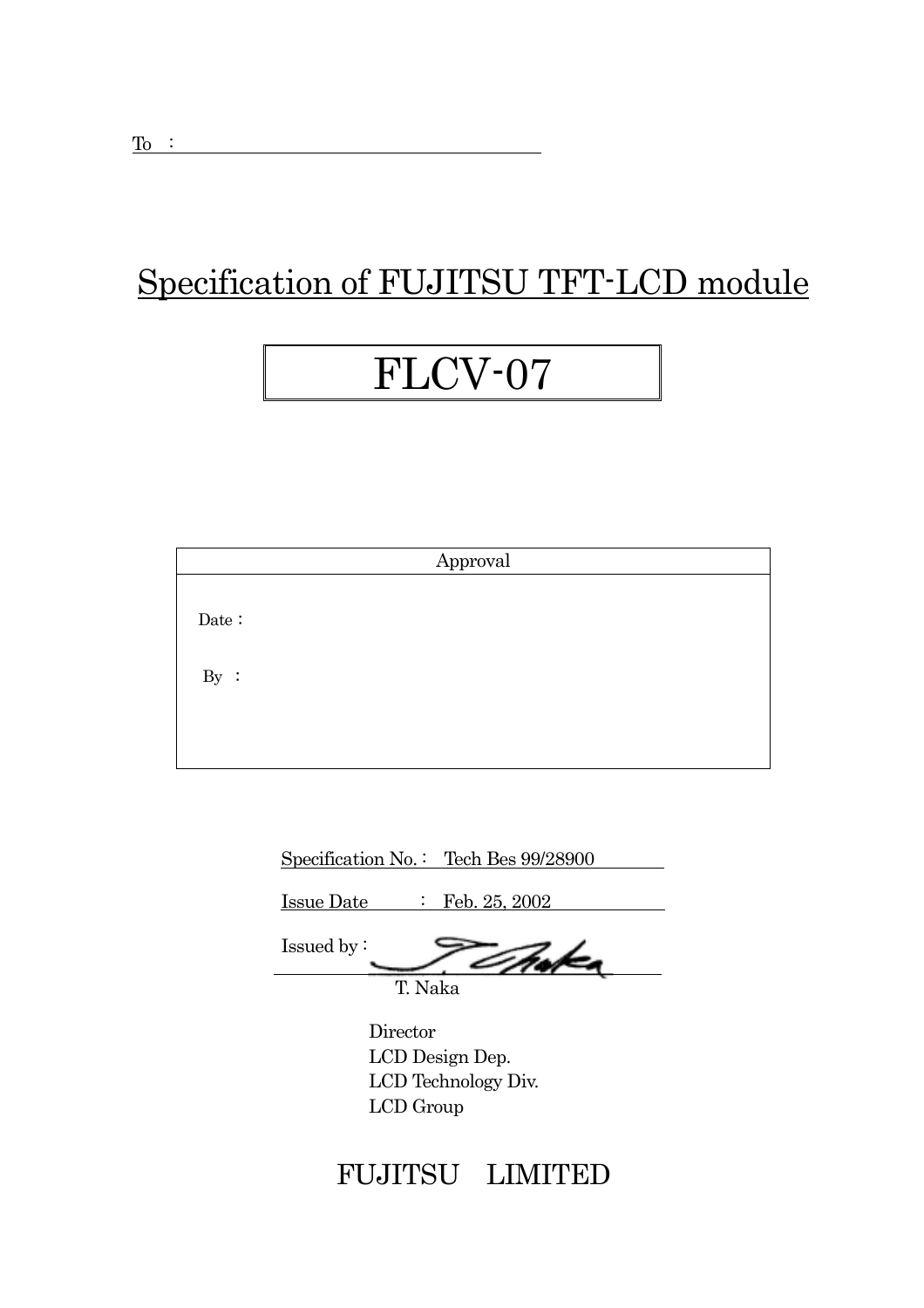|                          |        |                                              | $\mathbf{1}$              |                      | $\mathbf{2}$         |                                                |       |          | 3                                                                                                                                  | 4           |             |
|--------------------------|--------|----------------------------------------------|---------------------------|----------------------|----------------------|------------------------------------------------|-------|----------|------------------------------------------------------------------------------------------------------------------------------------|-------------|-------------|
|                          |        |                                              |                           |                      |                      |                                                |       |          |                                                                                                                                    | $[FLCV-07]$ |             |
|                          |        | REVISION                                     |                           | <b>HISTORY</b>       |                      |                                                |       |          |                                                                                                                                    |             | A           |
| A                        |        | Revision                                     | Date                      | Prepared             | Checked              |                                                |       | Approved | Summary                                                                                                                            |             |             |
|                          |        | $01\mbox{\AA}$                               | Aug. 26,<br>1999          | M.Miyahara           | M.Fukuhara           |                                                |       | T.Naka   | 1st issue                                                                                                                          |             |             |
|                          |        | $02\mathrm{B}$                               | Jan. 6,<br>1999           | M.Miyahara           | M.Fukuhara           |                                                |       | T.Naka   | Change fuses(F1~F3)                                                                                                                |             |             |
| $\sf B$                  |        | $03\mathrm{C}$                               | June 30,<br>2000          | M.Miyahara           | M.Fukuhara           |                                                |       | T.Naka   | Change wire in the transformer<br>from second-class to first-class<br>(T1,T2)                                                      |             | B           |
|                          |        | 04D                                          | Feb. 25,<br>$\,2002\,$    | M.Miyahara           | M.Fukuhara           |                                                |       | T.Naka   | Change frequency of brightness<br>control signal from 290Hz to<br>271Hz. C3 and R21 are changed<br>in accordance with this change. |             |             |
| $\mathbf C$              |        |                                              |                           |                      |                      |                                                |       |          |                                                                                                                                    |             | $\mathbf C$ |
|                          |        |                                              |                           |                      |                      |                                                |       |          |                                                                                                                                    |             |             |
| D                        |        |                                              |                           |                      |                      |                                                |       |          |                                                                                                                                    |             |             |
|                          |        |                                              |                           |                      |                      |                                                |       |          |                                                                                                                                    |             | D           |
|                          |        |                                              |                           |                      |                      |                                                |       |          |                                                                                                                                    |             |             |
| DOCUMENT CONTROL SECTION |        |                                              |                           |                      |                      |                                                |       |          |                                                                                                                                    |             | E           |
| <b>DATE</b>              |        | 05 20000811 Miyahara                         |                           | Fukuhara             | Revised p1           |                                                |       |          |                                                                                                                                    |             |             |
|                          |        | 04 20000630 Miyahara<br>03 20000106 Miyahara |                           | Fukuhara<br>Fukuhara | Revised p1 (Add 02B) | Revised p1,3,6~8 (Add 03C)                     |       |          | $F LCV - 07$                                                                                                                       | CUST.       |             |
|                          | EDIT   | 06 20020225 Miyahara<br><b>DATE</b>          | DESIG.<br>${\rm CHECK}$   | Fukuhara<br>APPR.    |                      | Revised p1,2,6 (Add 04D)<br><b>DESCRIPTION</b> |       |          | Tech Bes 99/28900                                                                                                                  |             | F           |
|                          | DESIG. |                                              | 19990826 HayashimotoCHECK |                      | Miyahara             |                                                | APPR. | Fukuhara | <b>FUJITSU LIMITED</b>                                                                                                             | 1/          |             |
|                          |        |                                              | 1                         |                      |                      |                                                |       |          |                                                                                                                                    |             |             |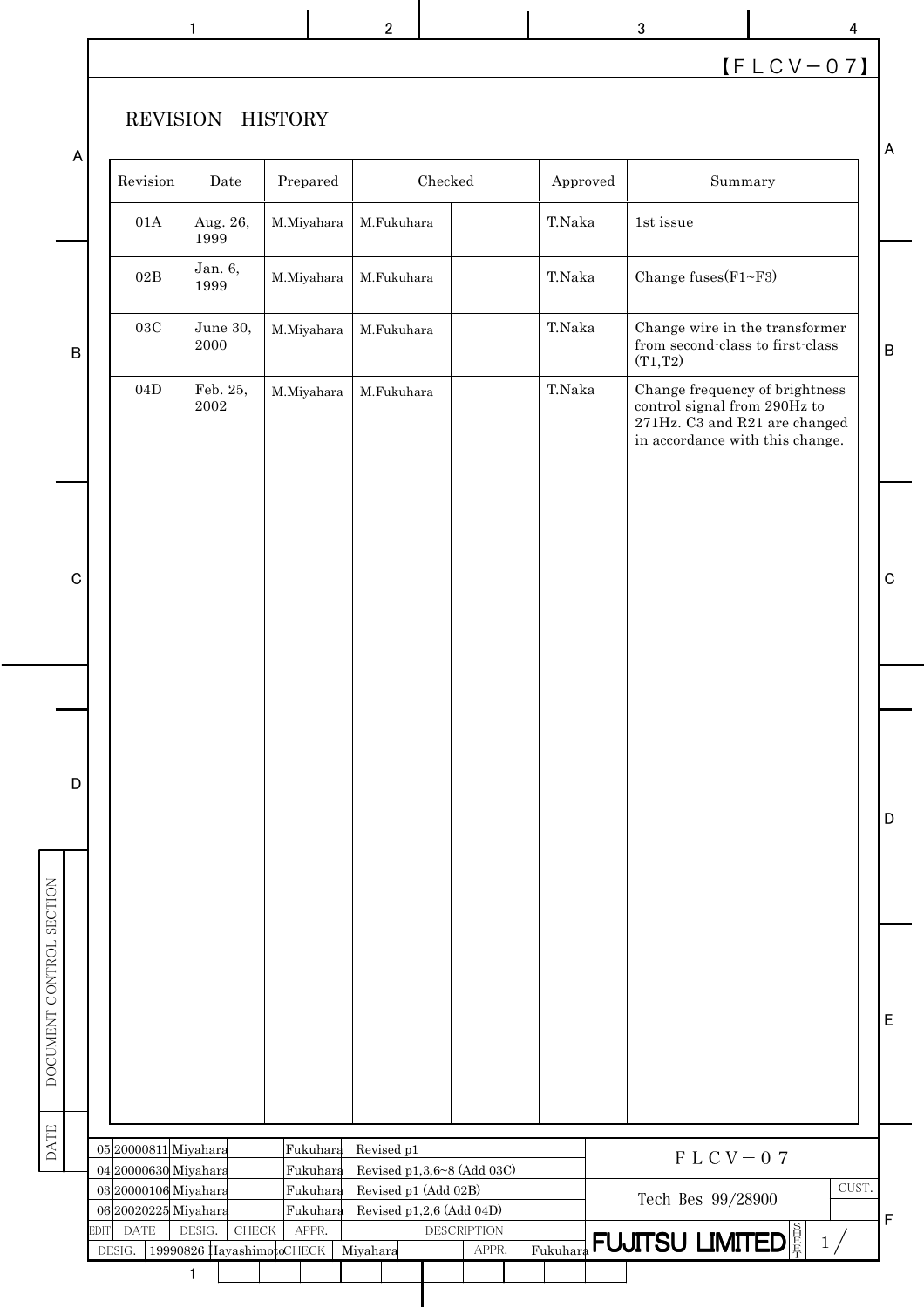|                            |                                                                                                                                                                                                                                                                                                                                                                                                                                                                                    |                | 1                                             |  | $\overline{2}$                   |                   |                    | 3                       |                                        |                           | 4      |   |
|----------------------------|------------------------------------------------------------------------------------------------------------------------------------------------------------------------------------------------------------------------------------------------------------------------------------------------------------------------------------------------------------------------------------------------------------------------------------------------------------------------------------|----------------|-----------------------------------------------|--|----------------------------------|-------------------|--------------------|-------------------------|----------------------------------------|---------------------------|--------|---|
|                            |                                                                                                                                                                                                                                                                                                                                                                                                                                                                                    |                |                                               |  |                                  |                   |                    |                         |                                        | $[FLCV-07]$               |        |   |
| A                          | <b>61. APPLICATIONS</b><br>This specification is applied to the INVERTER module suited for 15.0-inch TFT-LCD modules<br>shown in Table 1-1.<br>Table 1-1 Applied Model Number                                                                                                                                                                                                                                                                                                      |                |                                               |  |                                  |                   |                    |                         |                                        |                           |        | A |
|                            |                                                                                                                                                                                                                                                                                                                                                                                                                                                                                    | N <sub>0</sub> | Model Number                                  |  | Product<br><b>Drawing Number</b> |                   | Inverter           | <b>Applied Revision</b> |                                        | Remark                    |        |   |
|                            |                                                                                                                                                                                                                                                                                                                                                                                                                                                                                    | $\mathbf{1}$   | FLC38XGC6V-05□                                |  | NA19020-C25*                     |                   |                    |                         |                                        |                           |        |   |
| B                          |                                                                                                                                                                                                                                                                                                                                                                                                                                                                                    | $\overline{2}$ | FLC38XGC6V-06                                 |  |                                  | NA19020-C281/C291 |                    |                         | Panel Construction:                    |                           |        | B |
|                            |                                                                                                                                                                                                                                                                                                                                                                                                                                                                                    | 3              | FLC38XGC6V-06S                                |  | NA19020-C282                     |                   | $01A \sim 04D$ all |                         | Independent Cs Type                    |                           |        |   |
|                            |                                                                                                                                                                                                                                                                                                                                                                                                                                                                                    | $\overline{4}$ | FLC38XGC6V-06A                                |  | NA19020-C292                     |                   |                    |                         |                                        |                           |        |   |
|                            |                                                                                                                                                                                                                                                                                                                                                                                                                                                                                    | $\overline{5}$ | FLC38XGC6V-06B                                |  | NA19020-C293                     |                   | 04D only           |                         | Panel Construction:<br>Cs on Gate Type |                           |        |   |
| C<br>D                     | 2. PRODUCT NAME AND MODEL NUMBER<br><b>INVERTER</b><br><b>Product Name</b><br>$2 - 1$<br>Model Name<br>FLCV-07<br>$2 - 2$<br>2-3 Product Drawing Number : NA19002-4225<br>3. OVERVIEW<br>This INVERTER module can turn on four Cold Cathode Fluorescent Lamps (CCFLs) of the<br>backlight.<br>This inverter has a function to control ON and OFF state, and regulates brightness levels by<br>applying external signals.<br>The power supply of this INVERTER module is $+12v$ DC. |                |                                               |  |                                  |                   |                    |                         |                                        |                           | C<br>D |   |
| MONDINIANI CONTROL PECTINI |                                                                                                                                                                                                                                                                                                                                                                                                                                                                                    |                | <b>4. ABSOLUTE MAXIMUM RATINGS</b>            |  |                                  |                   |                    |                         |                                        |                           |        |   |
|                            |                                                                                                                                                                                                                                                                                                                                                                                                                                                                                    |                | Table 4-1 shows the absolute maximum ratings. |  |                                  |                   |                    |                         |                                        |                           |        |   |
|                            |                                                                                                                                                                                                                                                                                                                                                                                                                                                                                    | Table 4-1      |                                               |  | <b>Absolute Maximum Ratings</b>  |                   |                    |                         |                                        |                           |        |   |
|                            | Symbol<br>MIN.<br>TYP.<br>MAX.<br>Item<br>Unit                                                                                                                                                                                                                                                                                                                                                                                                                                     |                |                                               |  |                                  |                   |                    |                         |                                        |                           |        | E |
|                            |                                                                                                                                                                                                                                                                                                                                                                                                                                                                                    |                | Supply Voltage                                |  |                                  | Vin               | $-0.3$             |                         | 14                                     | V                         |        |   |
|                            |                                                                                                                                                                                                                                                                                                                                                                                                                                                                                    |                | ON and OFF Controlling Voltage                |  |                                  | Vcnt              | $-0.3$             |                         | Vin                                    | V                         |        |   |
|                            |                                                                                                                                                                                                                                                                                                                                                                                                                                                                                    |                | <b>Brightness Regulating Voltage</b>          |  |                                  | Vvr               | $-0.3$             |                         | 4.0                                    | $\boldsymbol{\mathrm{V}}$ |        |   |
| ם ברבי<br>ב                |                                                                                                                                                                                                                                                                                                                                                                                                                                                                                    |                |                                               |  |                                  |                   |                    |                         |                                        |                           |        |   |
|                            | $F LCV - 07$<br>06 20020225<br>Revised 1.<br>Tech Bes 99/28900<br>05 20000811<br>Revised Table1-1                                                                                                                                                                                                                                                                                                                                                                                  |                |                                               |  |                                  |                   |                    |                         |                                        | CUST.                     |        |   |

 $\frac{2}{7}$ 

F

FUJITSU LIMITED $\frac{3}{\frac{15}{11}}$  2/

NOILOSE TORLNOO LNEMIOOO | SLVO DATE DOCUMENT CONTROL SECTION

EDIT DATE DESIG. CHECK APPR.

DESIG. CHECK CHECK APPR.

 $\mathbf{1}$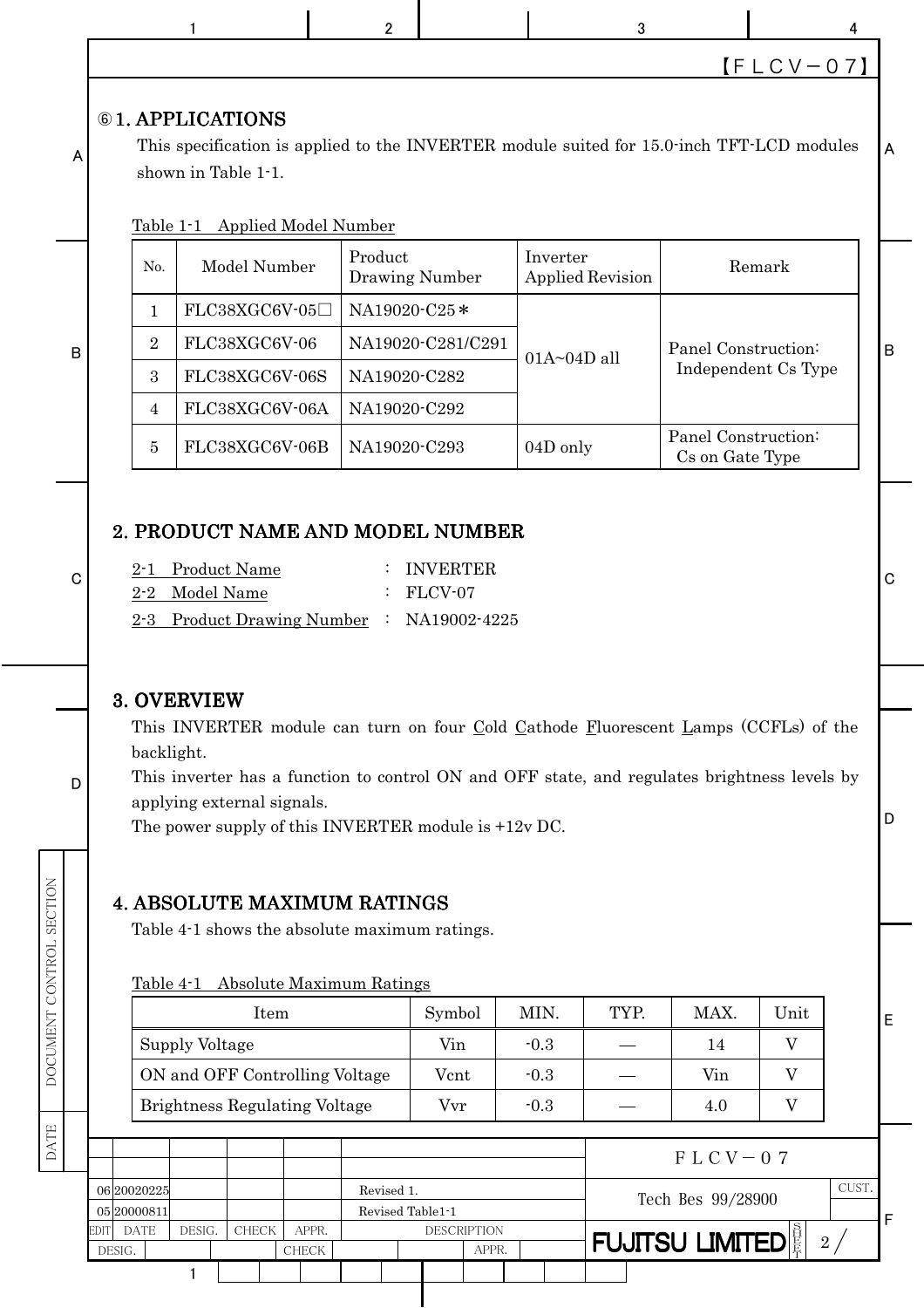|             |      | 1                                                                                                                                                               |                                         | $\overline{2}$ |                          |      | 3                      |                   |              | 4           |
|-------------|------|-----------------------------------------------------------------------------------------------------------------------------------------------------------------|-----------------------------------------|----------------|--------------------------|------|------------------------|-------------------|--------------|-------------|
|             |      |                                                                                                                                                                 |                                         |                |                          |      |                        |                   |              | $[FLCV-07]$ |
| A           |      | 5. RECOMMENDED OPERATING CONDITIONS<br>Table 5-1 shows the recommended operating conditions.<br>Table 5-1                                                       | <b>Recommended Operating Conditions</b> |                |                          |      |                        |                   |              |             |
|             |      | Item                                                                                                                                                            |                                         | Symbol         | MIN.                     | TYP. | MAX.                   | Unit              |              | Remark      |
|             |      | Supply Voltage                                                                                                                                                  |                                         | Vin            | 10.8                     | 12.0 | 13.2                   | V                 |              |             |
|             |      | ON and OFF                                                                                                                                                      | <b>ON</b>                               | Vcnt           | $\mathbf{0}$             |      | 0.8                    | $\mathbf V$       |              |             |
|             |      | Controlling<br>Voltage                                                                                                                                          | <b>OFF</b>                              | Vcnt           | 2.1                      |      | Vin                    | V                 |              |             |
| B           |      | <b>Brightness Regulating</b><br>Voltage                                                                                                                         |                                         | Vvr            | $\boldsymbol{0}$         |      | 3.5                    | $\overline{V}$    | $(*)$        |             |
|             |      |                                                                                                                                                                 |                                         |                |                          |      |                        |                   |              |             |
| $\mathbf C$ |      | 6. ELECTRICAL SPECIFICATIONS<br>Table 6-1 shows the electrical specifications.<br>Table 6-1                                                                     | <b>Electrical Specifications</b>        |                |                          |      |                        |                   |              |             |
|             |      | Item                                                                                                                                                            | Symbol                                  |                | Condition                | MIN. | TYP.                   | MAX.              | Unit         | Remark      |
|             |      | Supply Current                                                                                                                                                  | Vin                                     |                | $Vin=12.0v, Vvr=0v$      |      | $1570\,$               | $1750\,$          | mA           |             |
|             |      | <b>Lighting Frequency</b>                                                                                                                                       | $\mathbf f$                             |                | $Vin=12.0v, Vvr=0v$      | 40   | 50                     | 60                | kHz          |             |
| D           |      | Tube Current                                                                                                                                                    | Iout                                    |                | $Vin=12.0v, Vvr=0v$      | 12.0 | 14.0                   | 16.0              | mA           |             |
|             |      | (2 tubes total)                                                                                                                                                 |                                         |                | Vin=12.0v, Vvr=3.5v      | 6.6  | 7.8                    | 9.0               | mA           |             |
|             |      | Output Voltage                                                                                                                                                  | Vt                                      | $Vin=12.0v$    |                          | 1500 | 1580                   |                   | <b>V</b> rms |             |
|             |      | Minimum Brightness<br>*1. Percentage to the maximum brightness ( $Vvr=0v$ ).                                                                                    |                                         |                | $Vin=12.0$ v, $Vvr=3.5v$ |      |                        | 20                | $\%$         | $*_{1}$     |
|             | 4    | 7. OUTWARD APPEARANCE<br>Fig.7-1 shows outward appearance. (see page 8)<br>Frame ground (FG) patterns around fitting hole are connected to signal ground (GND). |                                         |                |                          |      |                        |                   |              |             |
|             |      |                                                                                                                                                                 |                                         |                |                          |      |                        | $F LCV - 07$      |              |             |
|             | EDIT | 04 20000630<br><b>DATE</b><br>DESIG.<br><b>CHECK</b>                                                                                                            | APPR.                                   | Revised 7.     | <b>DESCRIPTION</b>       |      | <b>FUJITSU LIMITED</b> | Tech Bes 99/28900 |              | CUST.<br>3/ |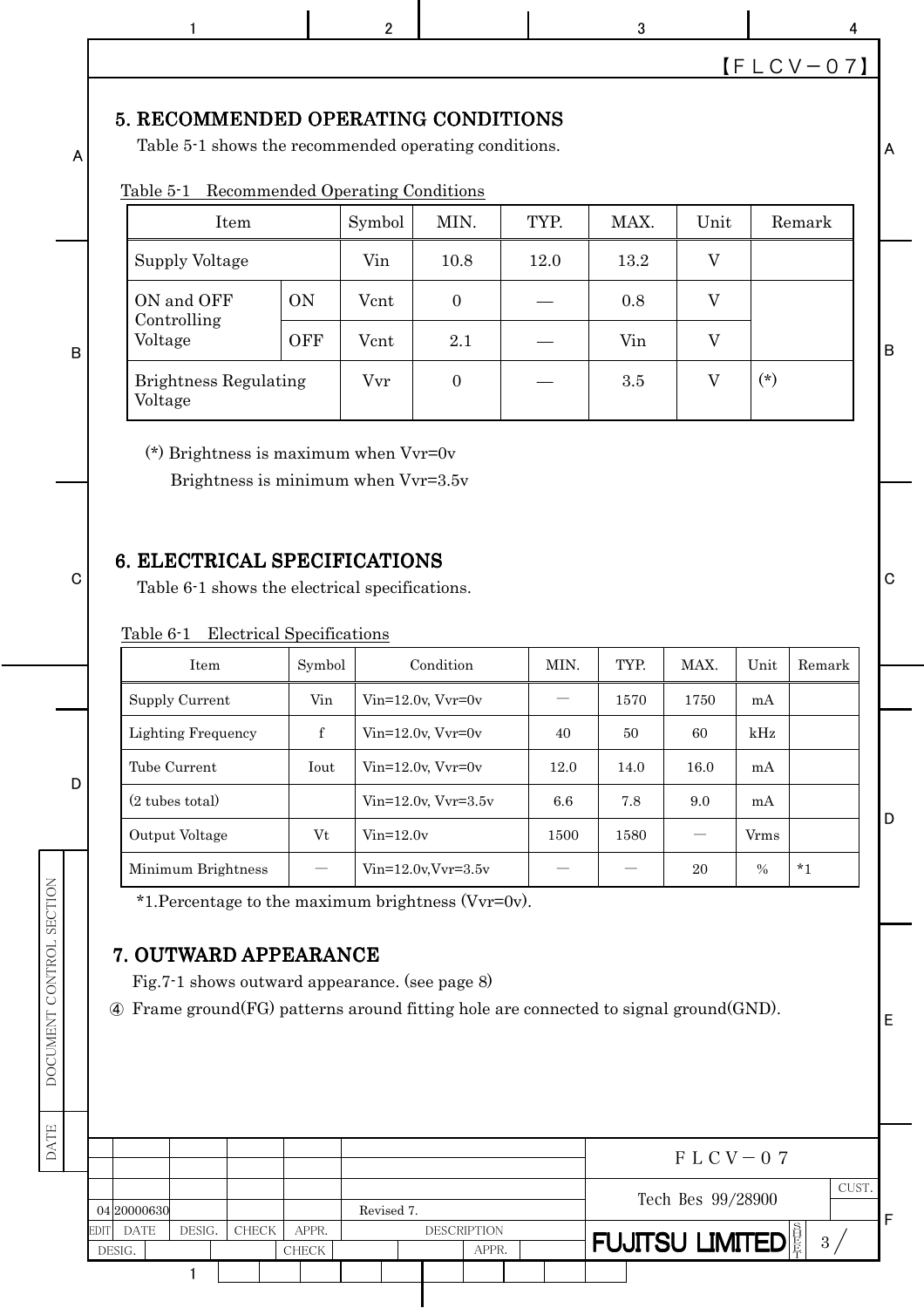|                          |                                               |                                                                                                                         | $\mathbf 2$ |                                                                                                                                               | 3                             | 4            |              |
|--------------------------|-----------------------------------------------|-------------------------------------------------------------------------------------------------------------------------|-------------|-----------------------------------------------------------------------------------------------------------------------------------------------|-------------------------------|--------------|--------------|
|                          |                                               |                                                                                                                         |             |                                                                                                                                               |                               | $[FLCV-07]$  |              |
| A                        | 8. INTERFACE CONNECTOR                        |                                                                                                                         |             | Table $8-1$ and $8-2$ shows the name and the pin assignment of interface connector.                                                           |                               |              | $\Lambda$    |
|                          | Table 8-1                                     | <b>Input Signals</b>                                                                                                    |             |                                                                                                                                               | $[CN1:53261-0890 (Molex)]$    |              |              |
|                          | Pin <sub>N</sub> o.                           | Symbol                                                                                                                  |             | Function                                                                                                                                      | Remark                        |              |              |
|                          | $\mathbf{1}$                                  | Vin                                                                                                                     |             | Power Supply $(+12v)$                                                                                                                         |                               |              |              |
|                          | $\sqrt{2}$                                    | Vin                                                                                                                     |             | Power Supply $(+12v)$                                                                                                                         |                               |              |              |
|                          | 3                                             | <b>GND</b>                                                                                                              | Ground      |                                                                                                                                               |                               |              |              |
|                          | $\overline{4}$                                | <b>GND</b>                                                                                                              | Ground      |                                                                                                                                               |                               |              | $\, {\bf B}$ |
| $\overline{B}$           | 5                                             | Vcnt                                                                                                                    |             | ON and OFF Controlling Voltage                                                                                                                | $(*1)$                        |              |              |
|                          | 6                                             | Vvr                                                                                                                     |             | <b>Brightness Regulating Voltage</b>                                                                                                          | $(*2)$                        |              |              |
|                          | 7                                             | N.C.                                                                                                                    |             |                                                                                                                                               |                               |              |              |
|                          | $8\,$                                         | N.C.                                                                                                                    |             |                                                                                                                                               |                               |              |              |
| C                        |                                               | (*1) Backlight is on when Vcnt=Low.<br>Backlight is off when Vcnt=High.<br>User's Connector<br>$HOUSING$ : $51021-0800$ |             | (*2) Brightness is maximum when $Vvr=0.0v$ .<br>Brightness is minimum when Vvr=3.5v.<br>(Molex)<br>TERMINAL: 50058-8*00 or 50079-8*00 (Molex) |                               |              | $\mathbf C$  |
|                          |                                               | Table 8-2 Output Signals                                                                                                |             |                                                                                                                                               | $[CN2,3:SM04(4.0)B-BHS-1-TB]$ |              |              |
|                          | Pin <sub>N</sub> o.                           | Symbol                                                                                                                  |             | Function                                                                                                                                      | Remark                        |              |              |
|                          | $\mathbf{1}$                                  | Vout-Hi                                                                                                                 |             | Lighting Voltage (High)                                                                                                                       |                               |              |              |
| D                        | $\sqrt{2}$                                    | Vout-Hi                                                                                                                 |             | Lighting Voltage (High)                                                                                                                       |                               |              |              |
|                          | $\boldsymbol{3}$                              | N.C.                                                                                                                    |             |                                                                                                                                               |                               |              | D            |
|                          | $\overline{4}$                                | Vout-Lo                                                                                                                 |             | Lighting Voltage (Low)                                                                                                                        |                               |              |              |
| DOCUMENT CONTROL SECTION |                                               |                                                                                                                         |             |                                                                                                                                               |                               |              | $\mathsf E$  |
| <b>DATE</b>              |                                               |                                                                                                                         |             |                                                                                                                                               |                               |              |              |
|                          |                                               |                                                                                                                         |             |                                                                                                                                               |                               | $F LCV - 07$ |              |
|                          |                                               |                                                                                                                         |             |                                                                                                                                               | Tech Bes 99/28900             | CUST.        |              |
|                          | <b>DATE</b><br>DESIG.<br>EDIT<br><b>CHECK</b> | APPR.                                                                                                                   |             | <b>DESCRIPTION</b>                                                                                                                            |                               |              | $\mathsf F$  |
|                          | DESIG.                                        | <b>CHECK</b>                                                                                                            |             | APPR.                                                                                                                                         | <b>FUJITSU LIMITED</b>        | 4/           |              |
|                          | 1                                             |                                                                                                                         |             |                                                                                                                                               |                               |              |              |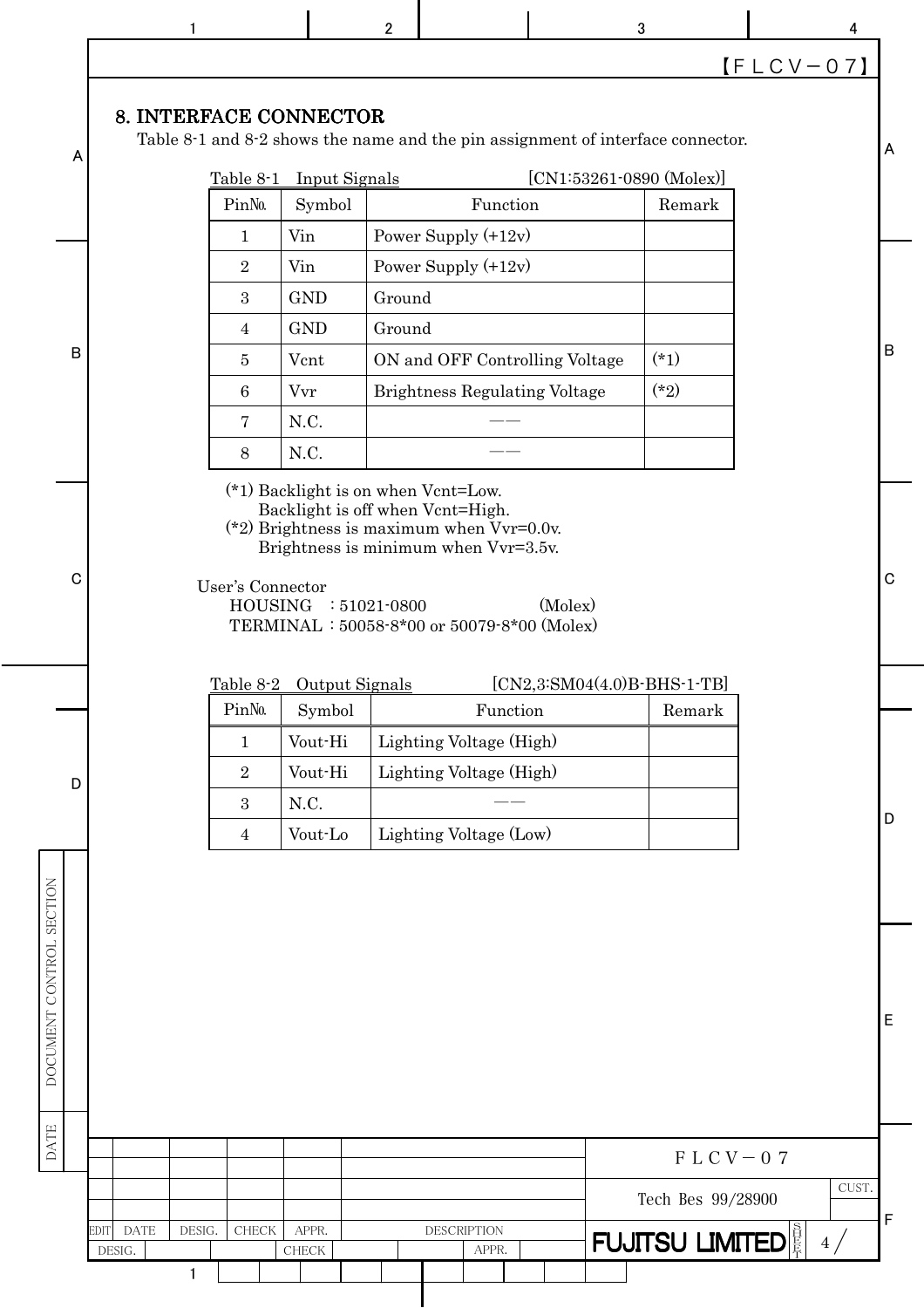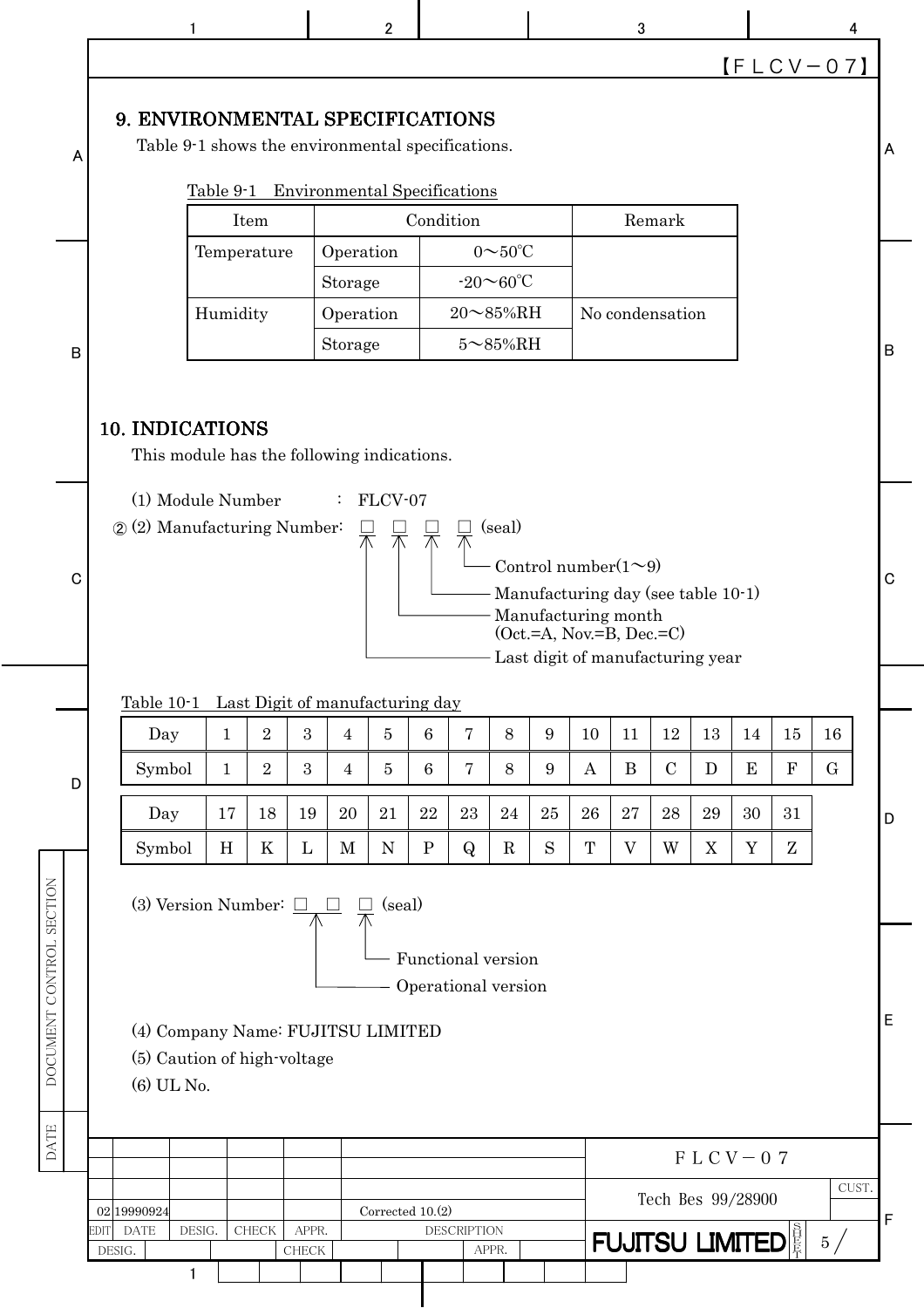|      |                                                                                                                                                                                                                                                                                                                                                                                                       |              | 2                                                                                                                                                |                    | 3                                                                                                                                                                                                                                                                                                                                                                                                                                                                                                                                                                                                                                                                                |                   | 4                 |             |  |
|------|-------------------------------------------------------------------------------------------------------------------------------------------------------------------------------------------------------------------------------------------------------------------------------------------------------------------------------------------------------------------------------------------------------|--------------|--------------------------------------------------------------------------------------------------------------------------------------------------|--------------------|----------------------------------------------------------------------------------------------------------------------------------------------------------------------------------------------------------------------------------------------------------------------------------------------------------------------------------------------------------------------------------------------------------------------------------------------------------------------------------------------------------------------------------------------------------------------------------------------------------------------------------------------------------------------------------|-------------------|-------------------|-------------|--|
|      |                                                                                                                                                                                                                                                                                                                                                                                                       |              |                                                                                                                                                  |                    |                                                                                                                                                                                                                                                                                                                                                                                                                                                                                                                                                                                                                                                                                  |                   | $[F L C V - 0 7]$ |             |  |
| A    | <b>@12. PRECAUTIONS</b><br>smoke, and fire.                                                                                                                                                                                                                                                                                                                                                           |              |                                                                                                                                                  |                    | As this inverter module generates a high voltage, incorrect operation may occur electric shock,<br>Please adhere to the following precautions to secure high reliability and safety.                                                                                                                                                                                                                                                                                                                                                                                                                                                                                             |                   |                   | A           |  |
| B    |                                                                                                                                                                                                                                                                                                                                                                                                       |              | the equipment is broken down and operates abnormally.<br>any quality and reliability of the equipment.<br>technician should handle the inverter. |                    | (1) Make sure that the inverter is protected from the application of abnormal voltage even when<br>(2) Transformer and coil generate magnetic flux leakage. Please install the inverter in the right<br>position of the equipment and confirm that it does not cause any error operation, or harm<br>(3) Be careful of electric shock, for there stays a high voltage in the internal circuit. Turn off the<br>power supply before pulling in and pulling out the signal connector.<br>(4) There is no indication to warn you about the high voltage. Make sure that only authorized<br>If the equipment is designed so that the inverter is possibly touched by outsider, it is |                   |                   | $\mathsf B$ |  |
| C    |                                                                                                                                                                                                                                                                                                                                                                                                       |              |                                                                                                                                                  |                    | requested to indicate warnings clearly for fear of electric shock and burns.<br>(5) Please keep the inverter out of water drop and dust because it may give any trouble.<br>(6) Some trouble may happen if any conductive materials such as metal touch the terminal.<br>Make sure that any conductive material around the inverter doesn't touch the terminal.<br>(7) When designing equipment, high voltage part of inverter, that is the wiring between<br>transformer and output connector, must keep the distance of 3mm or more from any                                                                                                                                   |                   |                   | $\mathbf C$ |  |
|      |                                                                                                                                                                                                                                                                                                                                                                                                       |              |                                                                                                                                                  |                    | material. If there are any conductive materials around the inverter, we recommend to insert<br>insulator, even though the conductive material is apart 3mm from the inverter.                                                                                                                                                                                                                                                                                                                                                                                                                                                                                                    |                   |                   |             |  |
| D    |                                                                                                                                                                                                                                                                                                                                                                                                       |              | It may damage inverters to pile them up.<br>rare shortage may become the cause of smoke and fire.                                                |                    | (8) Please pick up from the package and incorporate the inverter into the equipment one by one.<br>Please touch the edge of printed circuit board only, not electric parts.<br>(9) Excessive mechanical force to the electric parts and printed circuit board of the inverter may<br>become the cause of any trouble such as pattern exfoliation. Handle this inverter carefully.<br>(10) Please don't give any shock to the transformer of the inverter or hurt the signal cable. Even                                                                                                                                                                                          |                   |                   | D           |  |
|      | (11) If it is difficult to measure the temperature around the inverter, please consider that the<br>temperature of transformer and inductor should be as follows.<br>-Transformer $(T1,T2)$ : under $95^{\circ}$ C<br>$-Inductor(L1, L2)$ : under $100^{\circ}$ C<br>$\circ$ (12) Interference may be seen depending on the combination of inverter and LCD module.<br>E<br>Please refer to Table1-1. |              |                                                                                                                                                  |                    |                                                                                                                                                                                                                                                                                                                                                                                                                                                                                                                                                                                                                                                                                  |                   |                   |             |  |
|      |                                                                                                                                                                                                                                                                                                                                                                                                       |              |                                                                                                                                                  |                    |                                                                                                                                                                                                                                                                                                                                                                                                                                                                                                                                                                                                                                                                                  | $F LCV - 07$      |                   |             |  |
| EDIT | 06 20020225<br>04 20000630<br><b>DATE</b><br>DESIG.                                                                                                                                                                                                                                                                                                                                                   | <b>CHECK</b> | Added $12(12)$<br>Revised 12.<br>APPR.                                                                                                           | <b>DESCRIPTION</b> | <b>FUJITSU LIMITED</b>                                                                                                                                                                                                                                                                                                                                                                                                                                                                                                                                                                                                                                                           | Tech Bes 99/28900 | CUST.             | F           |  |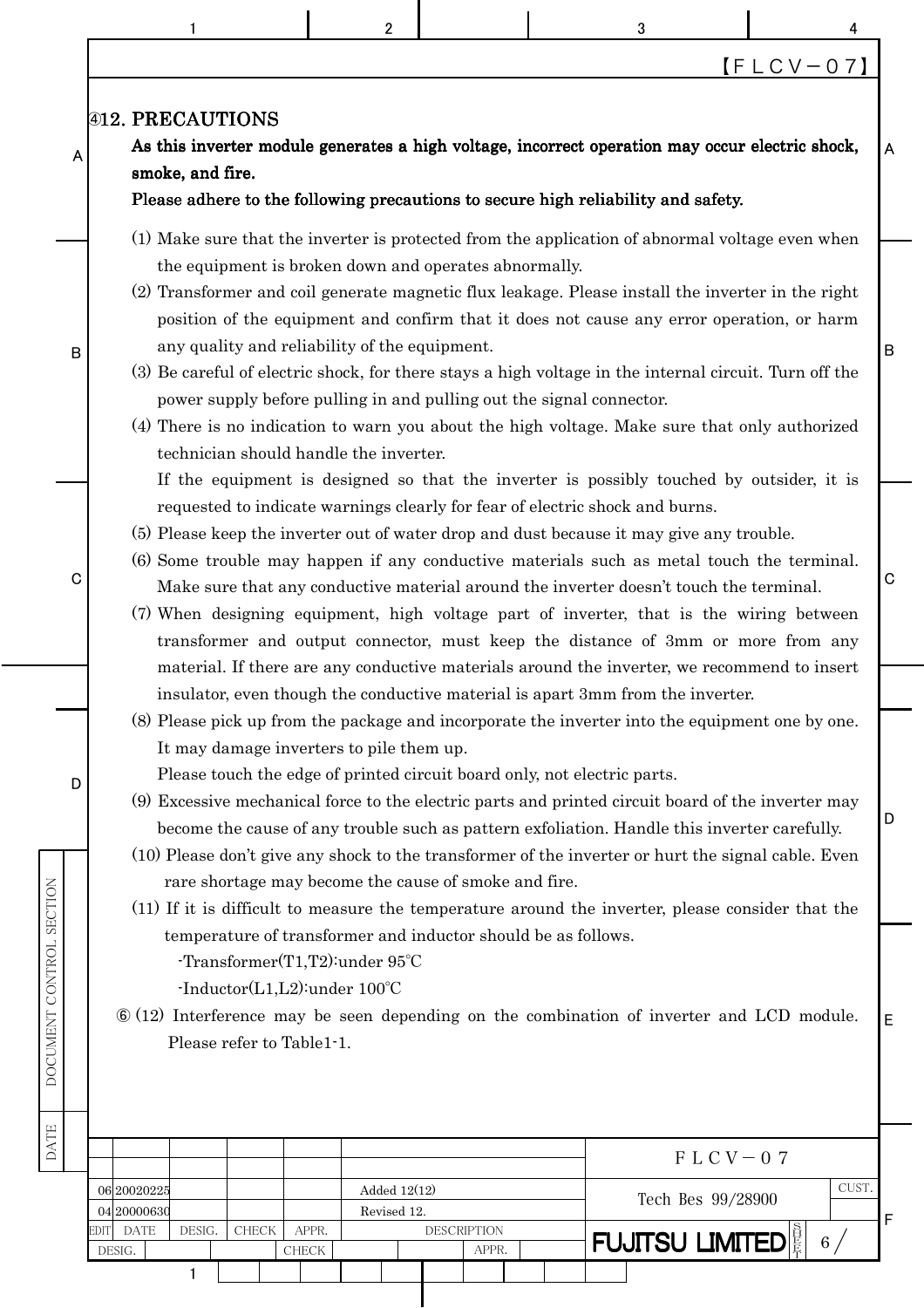|                          |                                           |                        | $\mathbf{2}$                                                  |                                           | 3                                                                                                                                                                                                                                                                                            |                                         |             |
|--------------------------|-------------------------------------------|------------------------|---------------------------------------------------------------|-------------------------------------------|----------------------------------------------------------------------------------------------------------------------------------------------------------------------------------------------------------------------------------------------------------------------------------------------|-----------------------------------------|-------------|
|                          |                                           |                        |                                                               |                                           |                                                                                                                                                                                                                                                                                              | $[FLCV-07]$                             |             |
| A                        | 13. WARRANTY                              |                        |                                                               |                                           | The warranty period is one year from manufacturing date. Products failed during this period<br>due to the causes other than intentional damaging acts are replaced without charge.                                                                                                           |                                         | A           |
| B                        | 14. OTHERS<br>agreement.<br>life support. |                        | Specifications of this inverter module are subject to change. |                                           | If any doubt about the specification is raised, both parties must make the best efforts to reach<br>This inverter is not intended to be used for the equipment which requires extremely high<br>reliability, such as aerospace equipment, nuclear control systems, and medical equipment for |                                         | $\mathsf B$ |
| C                        |                                           |                        |                                                               |                                           |                                                                                                                                                                                                                                                                                              |                                         | C           |
|                          |                                           |                        |                                                               |                                           |                                                                                                                                                                                                                                                                                              |                                         |             |
| D                        |                                           |                        |                                                               |                                           |                                                                                                                                                                                                                                                                                              |                                         | D           |
| DOCUMENT CONTROL SECTION |                                           |                        |                                                               |                                           |                                                                                                                                                                                                                                                                                              |                                         | Е           |
| DATE                     |                                           |                        |                                                               |                                           |                                                                                                                                                                                                                                                                                              | $F LCV - 07$                            |             |
|                          |                                           |                        |                                                               |                                           |                                                                                                                                                                                                                                                                                              | CUST.<br>Tech Bes 99/28900              |             |
|                          | 04 20000630<br><b>DATE</b><br>EDIT        | DESIG.<br><b>CHECK</b> | APPR.                                                         | Revised page number<br><b>DESCRIPTION</b> |                                                                                                                                                                                                                                                                                              | <b>FUJITSU LIMITED</b> $\frac{8}{5}$ 7/ | F           |
|                          | DESIG.                                    | 1                      | CHECK                                                         | APPR.                                     |                                                                                                                                                                                                                                                                                              |                                         |             |

I